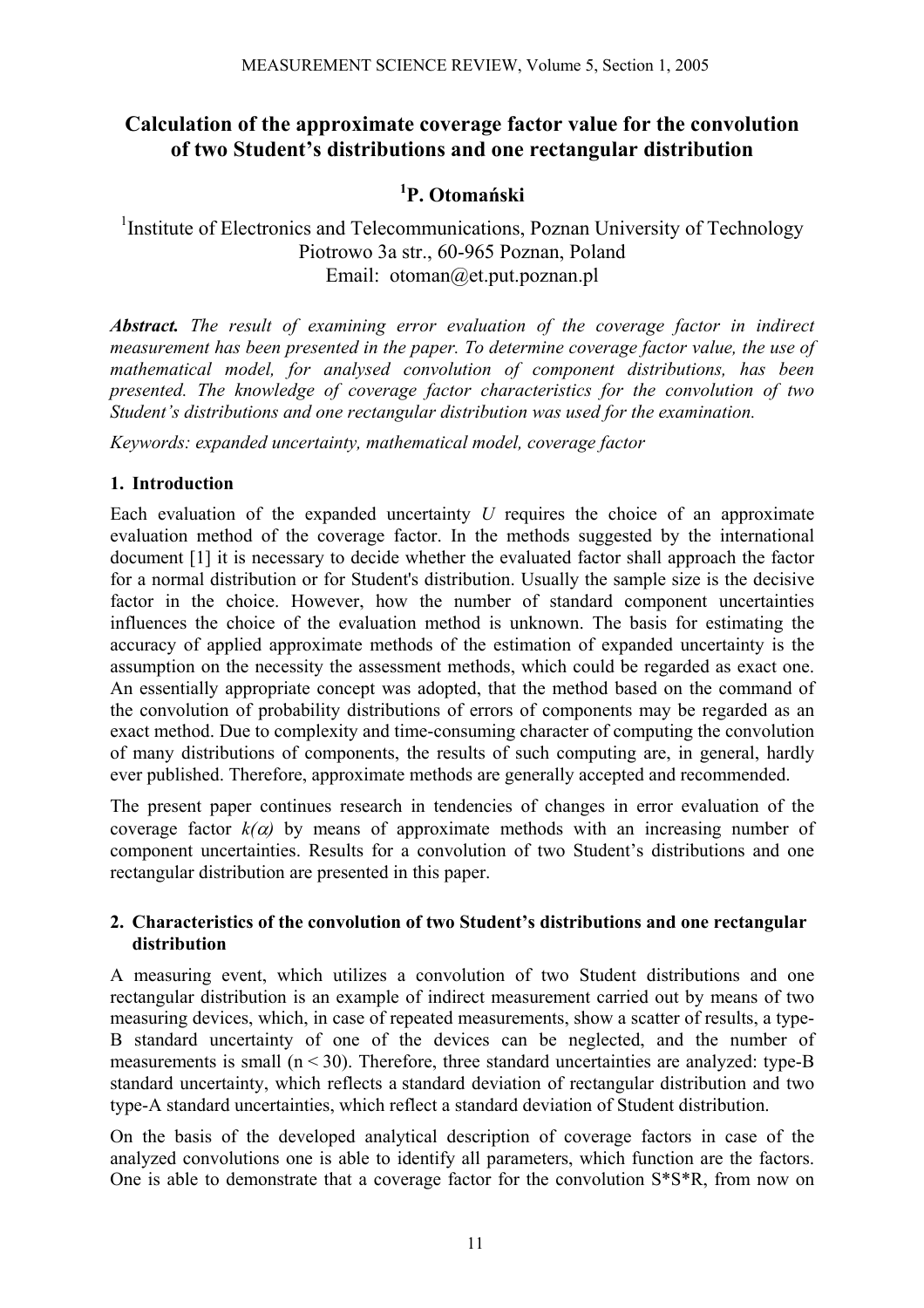referred to as factor  $k_{SSR}(\alpha)$  is a function of 5 variables [4]: probability  $\alpha$ , number of degrees of freedom  $m_1 = n_1-1$  and  $m_2 = n_2-1$  first and second Student's distributions and the ratio of standard uncertainties  $\eta_s$ , and  $\eta$  (1):

$$
k_{SSR}(\alpha) = f(\alpha, \eta, \eta_S, m_1, m_2). \tag{1}
$$

Symbol suggested by the international document [1] shall be used for further consideration. According to the document:

2 1 *A A*  $s - \frac{u}{u}$ *u*  $\eta_s = \frac{A_1}{A_2}$  is the ratio of standard uncertainties of type A,

*B A B cA u u u*  $\eta = \frac{u_{cA}}{u_{cA}} = \frac{u_A}{u}$  is the ratio of combined standard uncertainties of type A to type B.

#### **3. Computational results of the coverage factor for the convolution**

Calculations were executed for one selected probability value  $\alpha$  = 0.95, for small values *m*, and for the value  $\eta$ , ranging from 0.1 to 10. Matlab program was used for the calculations. Computational results are presented in table 1.

 $m_1=3$   $m_1=6$   $m_1=9$  $1/\eta$   $\eta$  $m_2=3$   $m_2=6$   $m_2=9$ 10 5 4 3 2 1 1 2 3 4 5 10 1.6754 1.7650 1.8211 1.9184 2.1313 2.6195 3.0109 3.1297 3.1781 3.1988 3.2324 1.6593 1.7137 1.7477 1.8038 1.9201 2.1619 2.3363 2.3881 2.4085 2.4188 2.4313 1.6561 1.7023 1.7313 1.7797 1.8761 2.0617 2.1844 2.2175 2.2306 2.2375 2.2453

Table 1. Values of the coverage factor  $k_{SSR}(0.95)$ 

Fig.1 present hypothetical characteristics of coverage factor  $k_{SSR}(0.95)$  for  $m_1=m_2=3$ ,  $m_1=m_2=6$  and for  $m_1=m_2=9$ ,  $n_S=1$ , in the function of the ratio of standard uncertainties  $\eta = u_A/u_B$  and its converse. In this situation both samples have the same number of degrees of freedom and none of the component standard uncertainties of type A and of type B is a domineering one. Broken line show characteristics of the coverage factor  $k_N(0.95)$  for a normal distribution.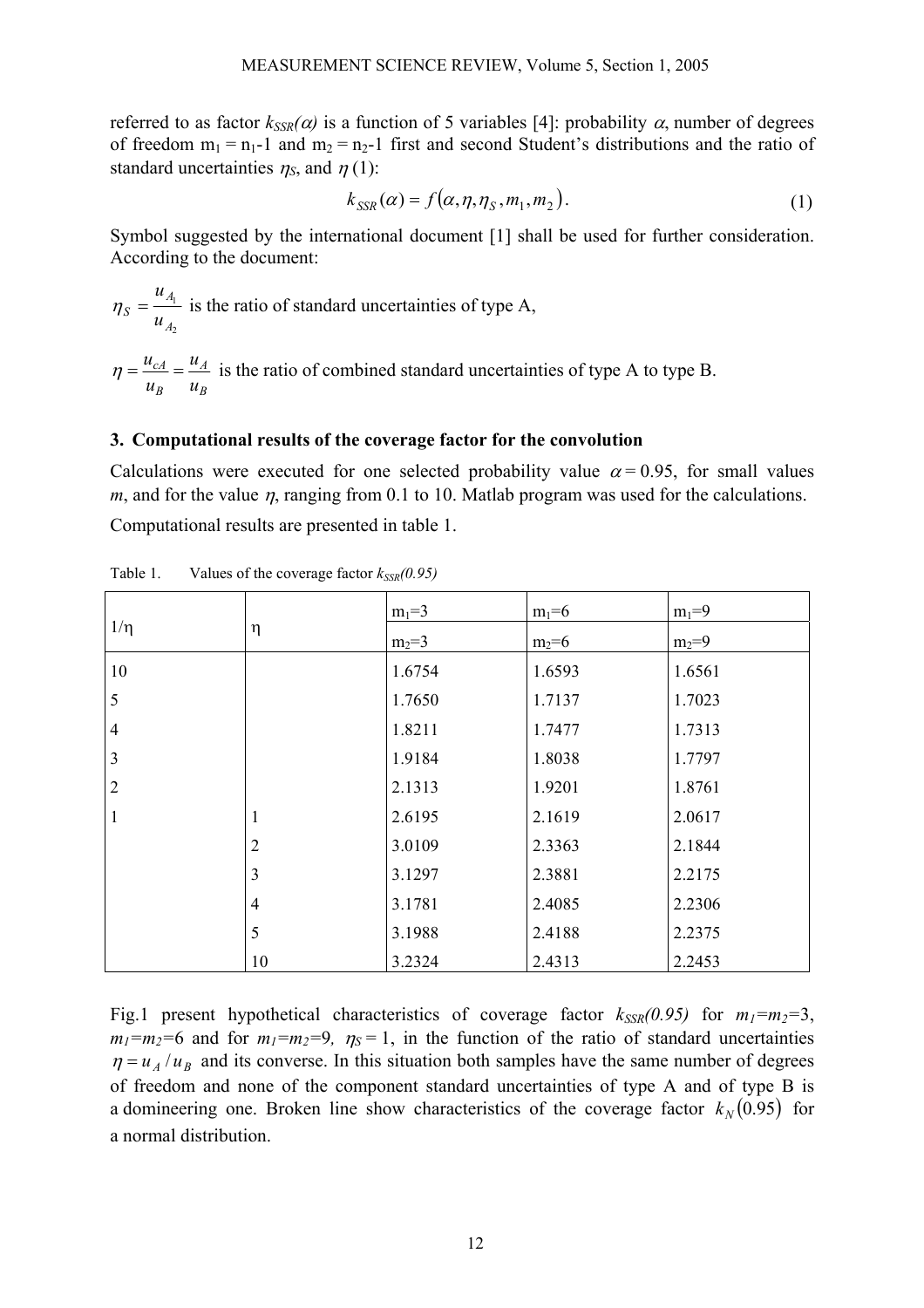In accordance with the central limit theorem, the characteristics of the coverage factor  $k_{SSR}(\alpha)$ clearly trend to approach the value of the factor  $k_N(\alpha)$  as the sample size increases. The phenomenon is observed in the domain where  $u_A > u_B$ , further called domain A. Whereas in the domain where  $u_B > u_A$  further called domain B, the influence of the sample size is much smaller and fades as the value of the ratio  $u_B/u_A$  increases.



Fig. 1. Characteristics of coverage factor  $k_{SSR}(0.95)$  and  $k_{M}(0.95)$  in the function of the ratio of standard uncertainties  $\eta = u_A/u_B$  and its converse.

In accordance with the assumption that the value of the coverage factor for a tested convolution of distributions of components can be treated as a precise value, the absolute value of evaluation error with the approximate method shall be defined as:

$$
\delta = \frac{\left| k(\alpha) - k_{SSR}(\alpha) \right|}{k_{SSR}(\alpha)},\tag{2}
$$

where  $k(\alpha)$  is the coverage factor evaluated by means of the approximate method, whereas  $k_{SSR}(\alpha)$  is a ratio determined on the basis of the known convolution of distributions of components.

According to the conducted analysis, the application of approximate methods of evaluation of expanded uncertainty in many cases results in exceeding the assumed value of evaluation error coming from equation (2), equal to 20% [2, 3, 4]. Therefore, attempts were made to improve precision of the approximate method by creating mathematical models describing coverage factors for the analyzed convolutions of distributions of components. There exist several ways of describing the tested sample curves presented in Fig. 1. If a particular standard uncertainty, of type A or type B, prevails, the value of the coverage factor converges appropriately with the value of coverage factor  $k_N(\alpha)$  for a normal distribution or  $k_R(\alpha)$  for a rectangular distribution. A measuring situation, where the two uncertainties (type A and B) are comparable, is of particular importance. Therefore, simulation of the coverage factor  $k_{SSR}(\alpha)$  was made concerning changes in the value of the ratio of standard uncertainty  $\eta = u_A/u_B$  from 0.5 to 2. The equation describing the model  $k_m(\alpha)$  of the coverage factor  $k_{SSR}(\alpha)$ is the relationship:

$$
k_m(\alpha) = a + bx. \tag{3}
$$

Numeric values of parameters *a* and *b* were determined taking advantage of the least square method. Simulation was conducted for one selected probability values  $\alpha = 0.95$  and for various numbers of degrees of freedom *m*. On the basis of obtained results, the value of